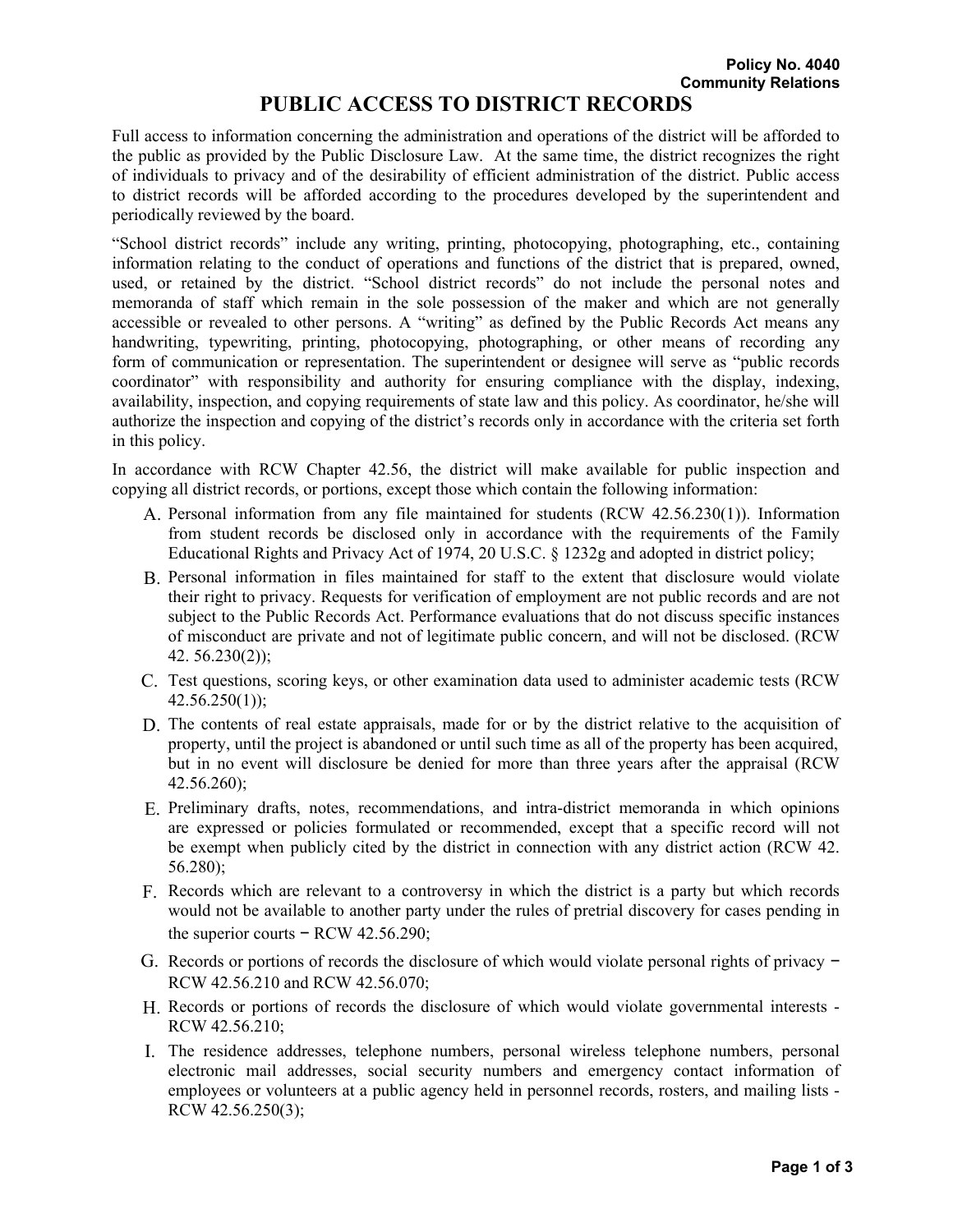- J. The names, dates of birth, residential addresses and telephone numbers, personal wireless telephone numbers, personal electronic mail addresses, social security numbers and emergency contact information of dependents of employees and volunteers of a public agency;
- K. Personally identifiable information for special education students WAC 392-172A; and
- L. The annual declaration of intent filed by parents for a child to receive home-based instruction RCW 42.56.320.
- M. **See Policy 4040 "Attachment A" for additional exemptions not included in RCW 42.56.**

If the district denies any request, in whole or in part, for inspection and copying of records, the district will provide the requesting party with a written statement of the reason for the denial setting forth the specific exemption (and statutory section) which applies. No request will be denied solely on the basis that the request is overbroad.

If the record which is requested for inspection and/or copying contains both information exempted from disclosure and nonexempt information, the district will, to the extent practicable, produce the record with the exempt portion deleted and will provide a written explanation for the deletion.

The district may inquire into the purpose for which a record is requested and may use the answer to aid in determining whether the public has a legitimate interest in obtaining the information, but the district may not decline to furnish the records for public inspection and copying solely because the requester refuses to furnish a reason for the request.

The district may condition access to a public record containing a list of individuals on the requester's promise that the record will not be used for a commercial purpose, but may not require the requester to enter into a hold harmless agreement to that effect.

The public records coordinator is authorized to seek an injunction to prevent the disclosure of records otherwise disclosable when he/she determines that there is reasonable cause to believe that the disclosure would clearly not be in the public interest and would substantially and irreparably damage any person or would substantially or irreparably damage vital governmental functions.

The coordinator will inform any employee and appropriate collective bargaining unit representative when a record naming the employee has been requested. The employee and representative will be informed of the district's intended response to the request.

## Electronic Records

Electronic records (including e-mail and web content) created and received by the district in the transaction of public business are public records for the purposes of RCW 40.14 and will be managed consistent with all of the laws and regulations governing the retention disclosure, destruction and archiving of public records. The district will manage electronic records according to the same provisions as paper documents as set forth in the records retention schedules. Electronic records will be retained in electronic format and remain usable, searchable, retrievable and authentic for the length of the designated retention period. The district will retain electronic records designated as archival in the original format along with the hardware and software required to read the data, unless the data has been successfully migrated to a new system. The district will retain records in compliance with the General Records Retention Schedule For School Districts And Educational Service Districts in Washington State found at: www.sos.wa.gov/archives/recordsretentionschedules.aspx.

## Cut-Off

Whenever applicable, the retention period starts with the "cut-off." "Cut-off" is a term used to indicate files or records may be terminated on a predetermined date. "Cut-off" prevents current records from attaining unmanageable size and facilitates the filing of new records. Calendar year records may be "cutoff" on December 31, and a new file established on January 1; all fiscal year records can be "cut-off" only upon the completion of an action or event, such as termination of a contract, final payment of a contract, or termination of employment. Regardless of the duration of the retention period, records series should